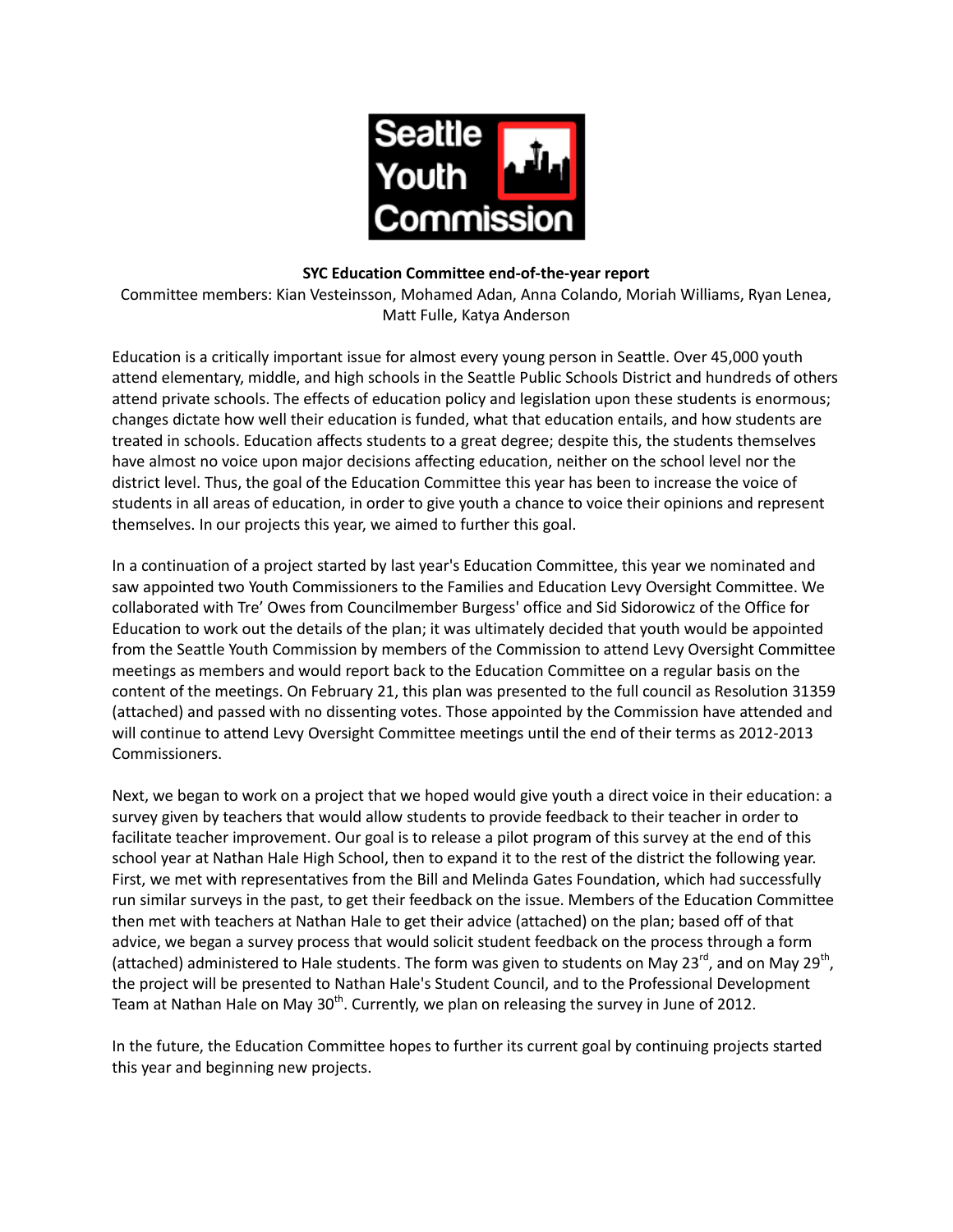

**SYC Environment Committee end-of-the-year report** Committee members: Ilani Nurick, Megan Warshaw, Celina Jackson

The environment is an extremely important issue that is perhaps the most difficult issue to face and attempt to fix. The environment committee feels it is of the utmost importance to teach kids of the dangers of continued damage towards the environment and of ways to help protect our world. Today's students are tomorrow's leaders and if we want the future leaders of the world to care about the environment, they must be educated now. For this reason we feel it is critical to introduce a system of composting in Seattle Schools where students can actively be involved in helping the environment. Even just throwing compost in a compost bin is a visible and active way for students to become more connected to the natural world and learn about the challenges and solutions that face us today involving the environment.

Over the course of this year we have arranged a composting system at Ingraham High School that will come into effect at the beginning of the next school year. This will involve compost bins at regular intervals throughout Ingraham near garbage bins to avoid garbage going into compost bins. It will also include a pickup of the compost and will involve students overseeing the bins to help other students get their waste into the right place. While this program may not appear to be significant, changing the habits of our school age kids even one school at a time can make a huge impact in the future. During this year the environment committee has worked closely with Dick Lily, Veronica Fincher, and Rina Fa'amoe for help and support to begin the composting program.

The biggest struggles for the environment committee have been getting in touch with the right people; finding a teacher willing to support and help run the program; and finding a group of dedicated students to watch the bins during lunch, explain to people how to use them, and help get more students involved. We overcame these issues mostly through trial and error (trying something and seeing what worked and what didn't). After a long search of being referred to teacher after teacher we eventually found a great teacher to help support the program. The group of students was mainly other environment enthusiasts and friends willing to help a buddy out.

It's important to keeping our goals realistic; we will try to extend this composting program to other schools in the city that lack a functioning compost program. The program should have regular bins available in strategic places throughout the school and rather than a compost bin in a hallway there should be an attempt to group all three types of bins together, so garbage doesn't end up in a compost bin or vice versa.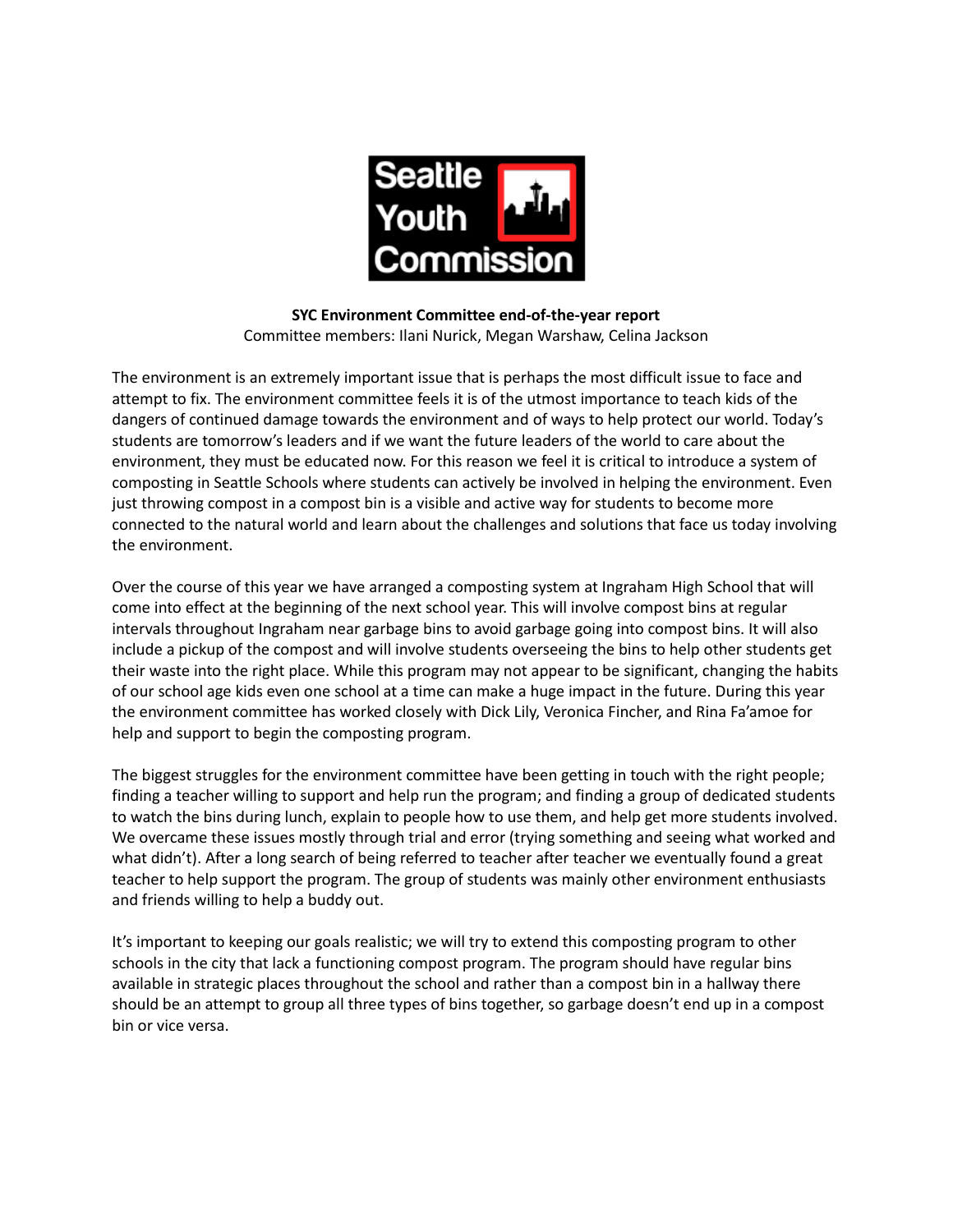

# **SYC Transportation Committee end-of-the-year report**

Committee members: Chetan Chandrashekhar, Thomas Kovacs, Rafael Regan

Transportation is not necessarily the first thing you think of when dealing with youth issues, but we get a large number of comments from students regarding the issue. We have tried to improve the transportation system for students in two ways: improving services and increasing access to reliable information. These are both big priorities for us as young people are highly dependent on transit.

- **Transit information in schools:** Over the course of the year, we have worked of various projects  $\bullet$ to give students easy access to schedules and maps within school. Our biggest problem has been creating a system that is self-sustainable, and doesn't require constant upkeep on the part of the commission. We first posted bus schedules and transit alerts on panels near the doors at Ballard High School to give students information about their commute before the left school, but were unable to find a way to make sure they were constantly updated after we graduated. We eventually created brochures that explain the transit system to each schools and provide sources for further information. We are adding these to school websites, and getting them to schools for their freshman information sessions and packets.
- **Real-time arrival at Central**: We've been working to get a kiosk at Seattle Central Community College. This will be accessible to many of the running start high school students who commute from all over the city.
- **Schedule fixes:** Students have often complained about bus schedules that don't align properly or overcrowded buses to and from school. We found an error in metro's schedules that was causing some of these problems at Ballard. Metro was running extra service on route 15 in accordance with last year's bell schedules. In the process of fixing this error we found that there was no mechanism whereby Seattle Public Schools was telling metro about its future belle schedules early enough for metro to change its schedules accordingly. Seattle Public Schools from now on finalizes school start and end times by May  $26<sup>th</sup>$ . This give metro sufficient time to adjust schedules for the June service change and make sure bus arrival times align with school start times.
- **Lobbying for Delridge West Seattle Connection:** In an effort to make transit work as well as it can for youth, we've lobbied to solve one of the biggest hiccups in West Seattle service, the lack of a bus that connects the upper Admiral area with Delridge. As part of the largest service change in Metro's history, the route 50 will start providing service between Delridge and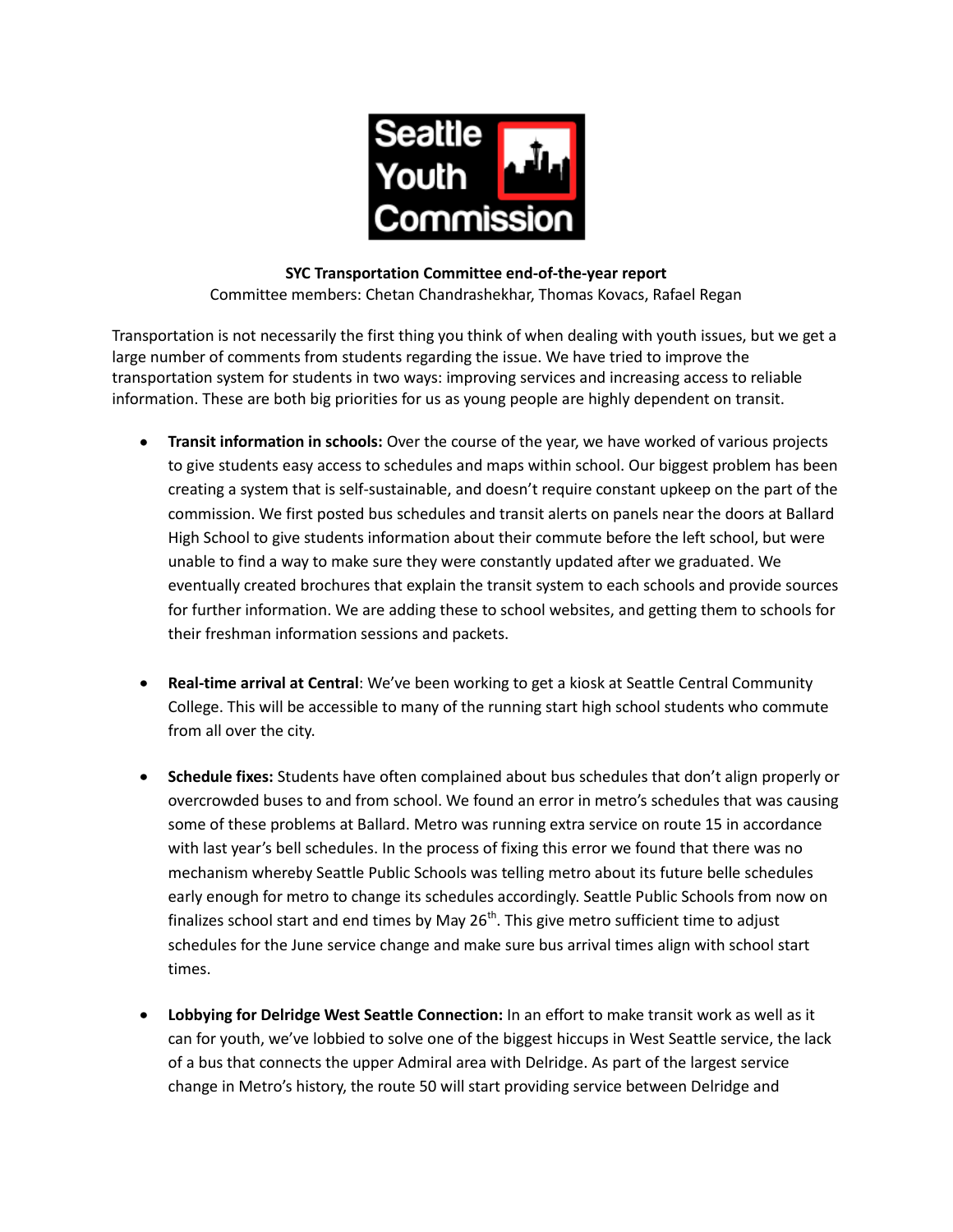Admiral. This will help kids who live in Delridge move to and from school without having to transfer farther south, or even in downtown.

We plan to build on some of these projects in the future, and start work on new project. We are looking at how to make Metro's transit alerts system easier to sign up for. We are also trying to improve accessibility to Orca Cards for young people. Currently, only students living outside of a two mile radius from their schools have access to cards and the process for those living closer than 2 miles to obtain them is confusing. Misplaced or damaged cards are inconvenient to replace. Our goal is to integrate a system of card purchase with school websites.

We have attached some of our transit information brochures long with this document.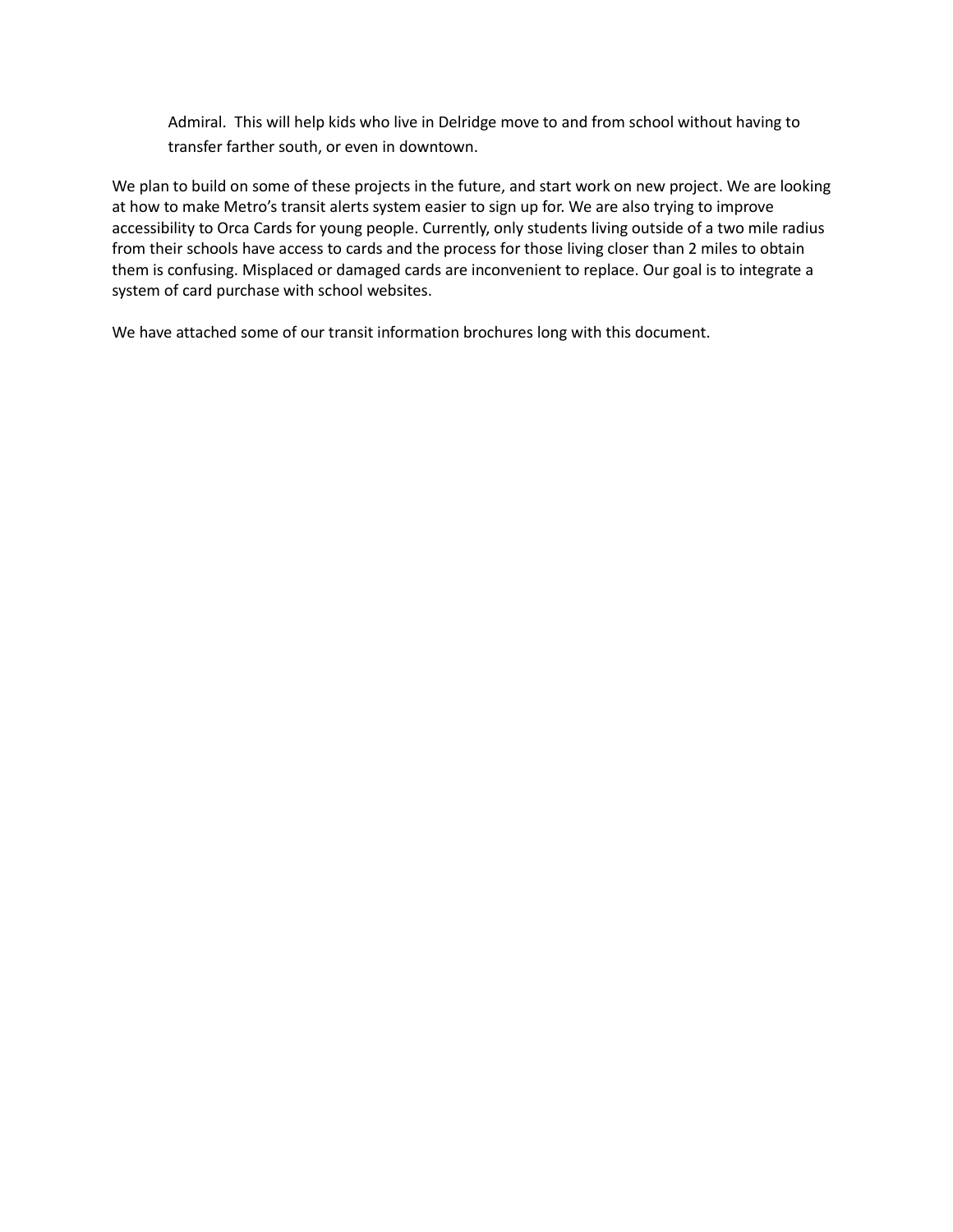

## **SYC Youth Homelessness Committee end-of-the-year report**

Committee Members: Celina Jackson and Megan Warshaw

### **Goal**

This year we created the Youth Homelessness committee out of a desire to learn more about an issue that is under the radar for many people, hard to relate to personally, and misrepresented by stereotypes. In order to become tomorrow's leaders in an effective way, youth must understand the systemic causes of homelessness and what it really looks like. Our goal for this year was to impart all this information in a relatable way to high school students, as well as call their attention to the resources and volunteer opportunities out there.

### **Planning Meetings**

We planned an after-school forum at Garfield High School in order to educate students on the issue of youth homelessness. In order to prepare, committee members attended the ROOTS' Ropes homeless youth training, conducted research on youth homelessness, and facilitated two planning meetings with community homeless youth providers and Marci Curtin, our policy advisor from the city's Human Services Department. Based off the two planning sessions, we created a curriculum for an after school forum at Garfield.

*Homeless youth agencies who participated in the planning and implementation of the forum: Neighborcare Health's 45th St. Clinic, Catholic Community Center's University District Youth Center, YouthCare's Orion Center, Peace for the Streets by Kids from the Streets - including three homeless youth - and Therapeutic Health's Central Youth and Family Services.*

#### **Accomplishments**

We organized and executed a forum after school at Garfield on April 12, 2012 as a pilot for future forums (see attached forum curriculum and evaluation results). We also created a flyer with volunteer opportunities for minors, which we handed out at the forum. (see attached volunteer flyer)

# **Lessons Learned & Next Steps**

We were pleased with the overall success of the forum. However, we could have done more promoting through social media and looked into offering extra credit from teachers in order to get more students to attend. We also could have better managed our time at the forum by making more strict time limits for the activities and reducing the number of service providers at the forum.

In the next year, we want to put on more forums, including another at Garfield. We are considering holding a forum in a classroom so that we have a large group to participate. We would also like to hold forums at other schools or at one of Seattle's community colleges (Central or South). In addition to this, we intend on creating a group to volunteer with some of the service providers.